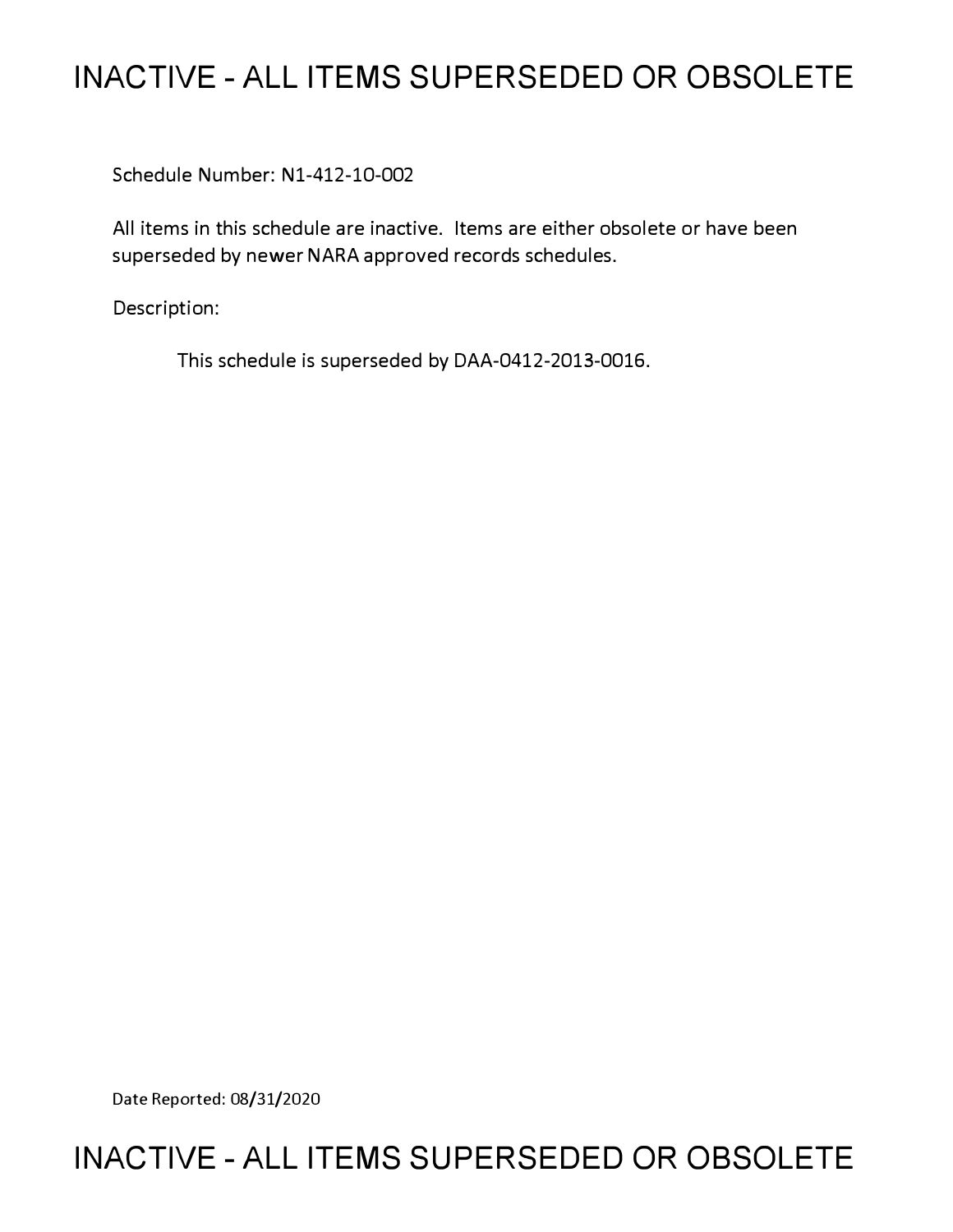| REQUEST FOR RECORDS DISPOSITION AUTHORITY                                                                                                                                                                                                                                                                                                                                                                                                                                                                                                                                              |                                                                                |                                      |              |              | <b>JOB NUMBER</b>                                                                                    |                                    |  |
|----------------------------------------------------------------------------------------------------------------------------------------------------------------------------------------------------------------------------------------------------------------------------------------------------------------------------------------------------------------------------------------------------------------------------------------------------------------------------------------------------------------------------------------------------------------------------------------|--------------------------------------------------------------------------------|--------------------------------------|--------------|--------------|------------------------------------------------------------------------------------------------------|------------------------------------|--|
| NATIONAL ARCHIVES and RECORDS ADMINISTRATION (NIR)<br>To<br>WASHINGTON, DC 20408                                                                                                                                                                                                                                                                                                                                                                                                                                                                                                       |                                                                                |                                      |              |              | BNUMBER $M$ 1-4/2-10-2<br><b>DATE RECEIVED</b>                                                       |                                    |  |
| I FROM (Agency or establishment)                                                                                                                                                                                                                                                                                                                                                                                                                                                                                                                                                       |                                                                                |                                      |              |              | <b>NOTIFICATION TO AGENCY</b>                                                                        |                                    |  |
| <b>U S</b> Environmental Protection Agency                                                                                                                                                                                                                                                                                                                                                                                                                                                                                                                                             |                                                                                |                                      |              |              |                                                                                                      |                                    |  |
| 2 MAJOR SUBDIVISION                                                                                                                                                                                                                                                                                                                                                                                                                                                                                                                                                                    |                                                                                |                                      |              |              |                                                                                                      |                                    |  |
| General Counsel                                                                                                                                                                                                                                                                                                                                                                                                                                                                                                                                                                        |                                                                                |                                      |              |              | In accordance with the provisions of 44 USC<br>3303a,<br>the<br>disposition<br>request,<br>including |                                    |  |
| <b>3 MINOR SUBDIVISION</b>                                                                                                                                                                                                                                                                                                                                                                                                                                                                                                                                                             |                                                                                |                                      |              |              | amendments, is approved except for items that may<br>be marked <b>Desition</b> not approved or       |                                    |  |
| Agency-wide                                                                                                                                                                                                                                                                                                                                                                                                                                                                                                                                                                            |                                                                                |                                      |              |              | □withdrawn□ in column 10                                                                             |                                    |  |
|                                                                                                                                                                                                                                                                                                                                                                                                                                                                                                                                                                                        |                                                                                | 4 NAME OF PERSON WITH WHOM TO CONFER | 5 TELEPHONE  |              | ARCHIVIST OF THE UNITED STATES<br><b>DATE</b>                                                        |                                    |  |
|                                                                                                                                                                                                                                                                                                                                                                                                                                                                                                                                                                                        | John B Ellis                                                                   |                                      | 202-566-1643 |              | 1276,2011                                                                                            |                                    |  |
| <b>6 AGENCY CERTIFICATION</b><br>I hereby certify that I am authorized to act for this agency in matters pertaining to the disposition of its records and that the records<br>proposed for disposal on the attached $\frac{3}{2}$ page(s) are not now needed for the business of this agency or will not be needed after the<br>retention periods specified, and that written concurrence from the General Accounting Office, under the provisions of Title 8 of the<br>GAO manual for Guidance of Federal Agencies,<br>has been requested<br>⊠<br>is not required,<br>is attached, or |                                                                                |                                      |              |              |                                                                                                      |                                    |  |
| SIGNATURE OF AGENCY REPRESENTATIVE<br><b>DATE</b>                                                                                                                                                                                                                                                                                                                                                                                                                                                                                                                                      |                                                                                |                                      |              | <b>TITLE</b> |                                                                                                      |                                    |  |
| 12/7/09                                                                                                                                                                                                                                                                                                                                                                                                                                                                                                                                                                                |                                                                                |                                      |              |              | Agency Records Officer                                                                               |                                    |  |
| 7 Item<br>No                                                                                                                                                                                                                                                                                                                                                                                                                                                                                                                                                                           | 8 DESCRIPTION OF ITEM AND PROPOSED DISPOSITION                                 |                                      |              |              | 9 GRS OR SUPERSEDED JOB<br><b>CITATION</b>                                                           | 10 ACTION TAKEN<br>(NARA USE ONLY) |  |
|                                                                                                                                                                                                                                                                                                                                                                                                                                                                                                                                                                                        | 751 - Environmental Alternative Dispute Resolution (ADR) Program<br>Case Files |                                      |              |              |                                                                                                      |                                    |  |
|                                                                                                                                                                                                                                                                                                                                                                                                                                                                                                                                                                                        |                                                                                |                                      |              |              |                                                                                                      |                                    |  |
|                                                                                                                                                                                                                                                                                                                                                                                                                                                                                                                                                                                        |                                                                                |                                      |              |              |                                                                                                      |                                    |  |
|                                                                                                                                                                                                                                                                                                                                                                                                                                                                                                                                                                                        |                                                                                |                                      |              |              |                                                                                                      |                                    |  |
|                                                                                                                                                                                                                                                                                                                                                                                                                                                                                                                                                                                        |                                                                                |                                      |              |              |                                                                                                      |                                    |  |
|                                                                                                                                                                                                                                                                                                                                                                                                                                                                                                                                                                                        |                                                                                |                                      |              |              |                                                                                                      |                                    |  |
|                                                                                                                                                                                                                                                                                                                                                                                                                                                                                                                                                                                        |                                                                                |                                      |              |              |                                                                                                      |                                    |  |
|                                                                                                                                                                                                                                                                                                                                                                                                                                                                                                                                                                                        |                                                                                |                                      |              |              |                                                                                                      |                                    |  |
|                                                                                                                                                                                                                                                                                                                                                                                                                                                                                                                                                                                        |                                                                                |                                      |              |              |                                                                                                      |                                    |  |
|                                                                                                                                                                                                                                                                                                                                                                                                                                                                                                                                                                                        |                                                                                |                                      |              |              |                                                                                                      |                                    |  |
|                                                                                                                                                                                                                                                                                                                                                                                                                                                                                                                                                                                        |                                                                                |                                      |              |              |                                                                                                      |                                    |  |
|                                                                                                                                                                                                                                                                                                                                                                                                                                                                                                                                                                                        |                                                                                |                                      |              |              |                                                                                                      |                                    |  |
|                                                                                                                                                                                                                                                                                                                                                                                                                                                                                                                                                                                        |                                                                                |                                      |              |              |                                                                                                      |                                    |  |
|                                                                                                                                                                                                                                                                                                                                                                                                                                                                                                                                                                                        |                                                                                |                                      |              |              |                                                                                                      |                                    |  |

 $\blacksquare$  $\overline{1}$ 

 $\blacksquare$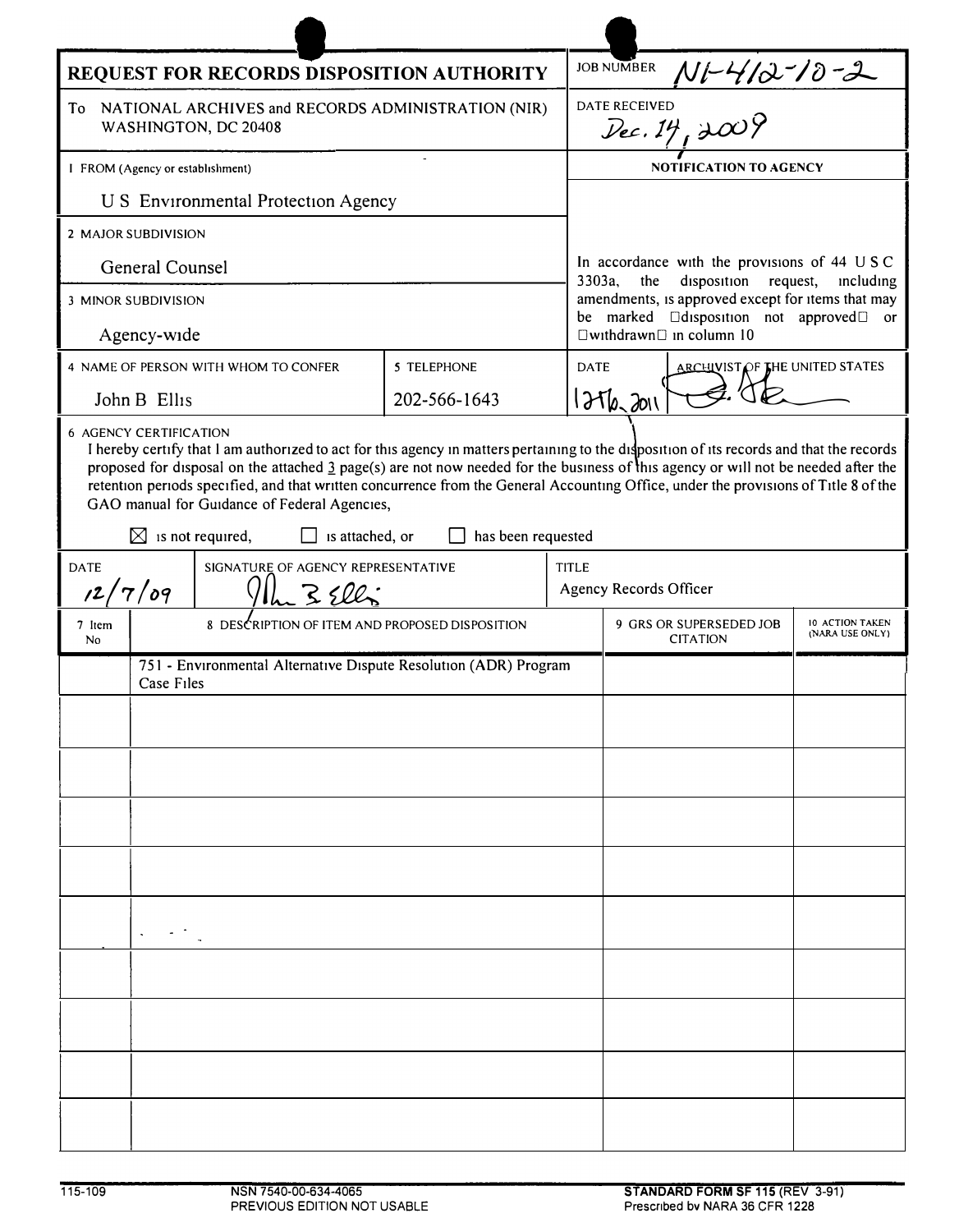**This schedule is in draft. It may be used to retire records, but may not be used to destroy records. If you have any questions, please contact the Records Help Desk.** 

# **EPA Records Schedule 751**

**Status: Draft, 01/31/2011** 

**Title:** Environmental Alternative Dispute Resolution (ADR) Program Case Files

**Program: General Counsel** 

**Applicability: Agency-wide** 

**Function: 317-260 - Mission Program Support** 

#### **NARA Disposal Authority:**

**This schedule authonzes the disposition of the record copy msany media (media neutral), excludmg any records already m electromc form Records designated for permanent retention must be transferred to the National Archives m accordance with NARA standards at the time of transfer** 

#### **• Nl-412-10-2**

#### **Description:**

**Consists of records held by ADR program staff or other EPA employees servmg as a neutral third party**  related to the use of ADR in matters affecting public health and the environment that involve parties **outside of the Agency ADR is any procedure, conducted by a neutral thtrd party that is used to resolve issues m controversy, mcludmg, but not limited to, conciliation, facilitation, mediation, fact findmg, mm1-tnals, arbitration and use of ombudsmen An environmental ADR program is one established by EPA to assist Agency employees and stakeholders m the use of ADR matters affectmg public health and the environment A neutral third party (ADR neutral) is anyone who functions specifically to assist parties m resolvmg an issue m controversy** 

**Records cover regulatory matters, enforcement actions, permits, remediation of Superfund sites, closure of Treatment Storage and Delivery facilities, National Environmental Policy Act (NEPA) decisions, controversies stemmmg from Environmental Justice concerns, and other matters of importance to EPA and other parties ADR records may be mamtamed by staff from EPA's Alternative Dispute Resolution**  Law Office's Conflict Prevention and Resolution Center and (subject to the exclusions below) EPA **program offices** 

There are two categories of records covered by this schedule One category is confidential information **protected from disclosure under the Alternative Dispute Resolution Act of 1996, 5 USC §574 ("confidential case files"). The other category is mformahon that is not protected from disclosure under the Act ("general case files")** 

**General records may mclude an agreement to use of ADR, confidentiality agreements, documentation of the settlement or discontmuance of the ADR case, parties' wntten evaluations of the process and/or the**  neutral third party mediator, and related correspondence Confidential records contain information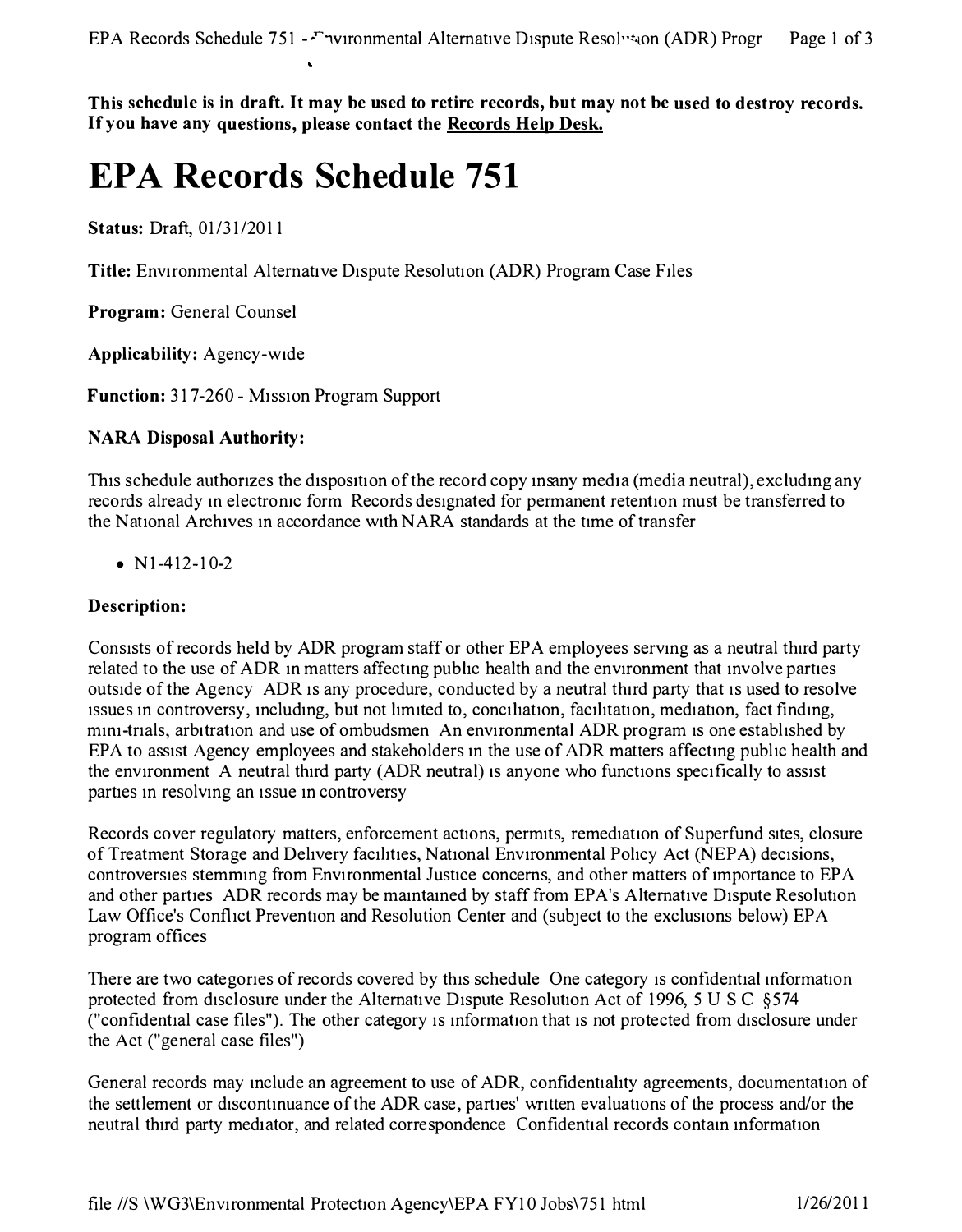**provided to an ADR neutral by a party or prepared by an ADR neutral that are protected from disclosure by the ADR Act. Consequently, access to confidential records 1s restricted to EPA employees servmg as ADR neutrals, managmg third party ADR neutrals or commumcatmg with ADR neutrals on a confidential basis on behalf of an EPA program office engagmg m ADR, as appropriate under the ADR Act** 

**Excludes 1) Records related to an EPA action that uses ADR held by EPA staff other than Agency employees servmg as an ADR neutral, and 2) ADR records for matters mvolvmg citizen complamts and employee relations which are scheduled separately** 

#### **Disposition Instructions:**

**Item a: General case records** 

- **Disposable**
- **Close mactive records at end of calendar year**
- **Destroy 5 years after file closure**

**Item b: Confidential case records** 

- **Disposable**
- Close inactive records after ADR is discontinued
- **Destroy 1 year after file closure.**

#### **Guidance:**

Records related to an EPA action that uses ADR held by EPA staff other than Agency employees serving as an ADR neutral are retained according to the disposition instructions for the records of the **actions they support, e g , permits, enforcement cases, grants, etc See EPA 259 for ombudsman and citizen complamt files and EPA 051 for ADR files related to employee relations General program management files are covered by EPA 006** 

Records containing confidential information must be shredded to protect confidentiality

**Specific pohcy citations mclude, but are not lnmted to** 

- U S Environmental Protection Agency, Policy on Alternative Dispute Resolution (FRL-6923-1), **Federal Register, Vol 65, No 249, December 27, 2000**
- **EPA's Alternative Dispute Resolution Law Office policies and procedures for mamtammg files contammg confidential mformation**

#### **Reasons for Disposition:**

**The 5 year retention for general case files meets OGC's busmess needs and 1s identical to that for records covered by EPA 006 for OGC's program management files The 1 year retention for confidential case files meets OGC's busmess needs and is identical to ombudsman files covered by EPA 259**